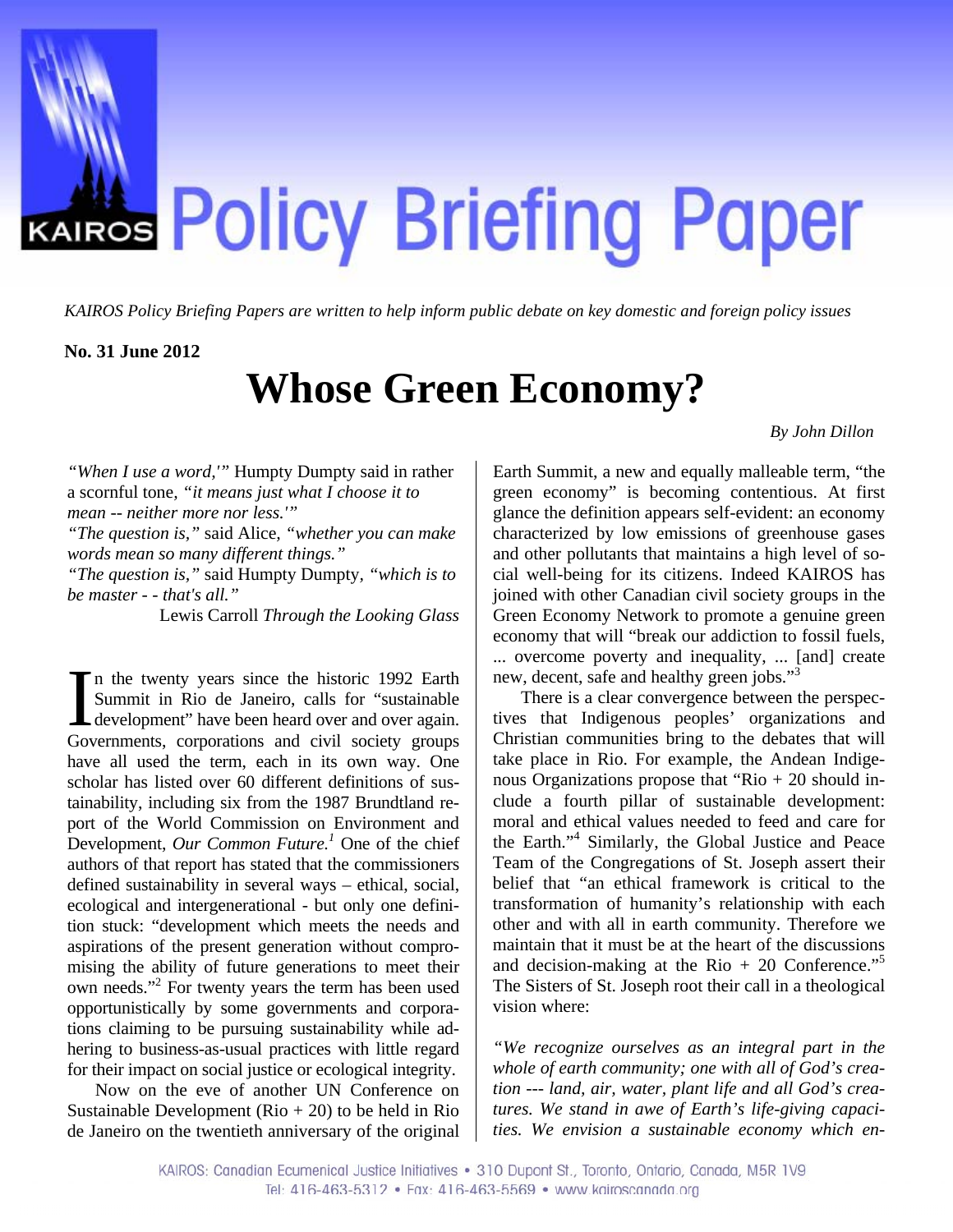*ables all of us both human and non-human species, to flourish."[6](#page-7-5)*

 The dominant vision of the "green economy" is lacking this critical pillar and is therefore deeply problematic. In this paper we first discuss that vision and then offer alternatives as a contribution to the debate leading up to and emerging from  $\text{Rio} + 20$ .

## **Part One: Market-based Green Economy Approaches**

A report from the United Nations Environmental Program (UNEP), *Towards a Green Economy: Pathways to Sustainable Development and Poverty Eradication*, provides the essential background for decisions to be taken at the  $\text{Rio} + 20$  conference. It defines a green economy as "one that results in improved human wellbeing and social equity, while significantly reducing environmental risks and ecological scarcities." It then adds "The concept of a 'green economy' does not replace sustainable development, but there is now a growing recognition that achieving sustainability rests almost entirely on getting the economy right. Decades of creating new wealth through a 'brown economy' model have not substantially addressed social margin-alization and resource depletion."<sup>[7](#page-7-6)</sup>

 Some of the measures advocated by the UNEP are consistent with what KAIROS has called for in the past. For example, redirecting subsidies away from fossil fuels and directing public investments to areas such as energy conservation and renewable energy production are welcome suggestions.

 However, critics point out that the UNEP bases its analysis too narrowly on misallocation of capital spending without examining the deeper causes of the climate, food, energy and water crises. Social scientist Edgardo Lander comments:

*For [the] UNEP, we are dealing with what they describe [as] 'market failures'. However, their response to these severe 'market failures' and their extraordinarily dangerous consequences for life on the planet do not even contemplate the possibility that they might be a consequence of the growing power of the financial markets, of the increasing subjugation of any other social logic, be that democracy, equality, solidarity, or even the preservation of life, to a single criteria: the maximisation of short-term profits for capital.[8](#page-7-7)*

After defining the problem as primarily "market failures," the UNEP then turns to market-based solutions. These involve treating nature as "natural capital" and putting a price on the "environmental services" pro-

vided by plants, animals and ecosystems, such as their ability to absorb and store carbon dioxide. Accordingly, the UNEP report promotes various kinds of payments for ecosystem services including carbon sequestration, forest preservation, pollination of plants, watershed protection, biodiversity and landscape beauty.

 These market-based solutions reinforce the approach of the World Business Council for Sustainable Development, representing some of the world's leading corporations in 22 sectors including power utilities and oil and gas companies. The WBCSD advocates "incorporating the costs of externalities, starting with carbon, ecosystem services and water, into the structure of the marketplace" as a key feature of sustain-able development.<sup>[9](#page-7-8)</sup>

 KAIROS' Indigenous and Southern partners strongly object to turning nature into a commodity as though it only has value when it has a price and can be traded for profit. Bolivian ecologist Pablo Solon writes "Instead of putting a price on nature we need to recognize that humans are part of nature and that nature is not a thing or mere supplier of resources. The Earth is a living system, it is our home and a community of interdependent beings and parts of one whole system."<sup>10</sup>

# **Carbon Markets**

In keeping with its market-based orientation, the UNEP report advocates establishing a "global agreement on carbon emissions and ... a future carbon market and pricing [as an] incentive for further business investment in renewable energy.["11](#page-7-10) 

 In theory, a global carbon market based on a capand-trade system might be a mechanism for reducing greenhouse gas emissions and an incentive for investments in renewable energy. By putting limits, or caps, on how much carbon dioxide  $(CO<sub>2</sub>)$  a company is allowed to emit and allowing markets to set the price for each tonne of  $CO<sub>2</sub>$ , overall emissions should fall. Our 2009 Briefing Paper *Pricing Carbon: A Primer* explores some of the arguments for and against a cap-and-trade system. $12$  Since we wrote that paper, evidence of the failure of carbon markets to curb carbon dioxide emissions has mounted. Greenhouse gas emissions are reported to have grown at a faster pace in countries with carbon markets than in those without them.<sup>[13](#page-7-12)</sup>

 For example, the European Union's Emissions Trading System (ETS), the largest in the world, is not working out as planned. Prices on the ETS have been volatile, peaking at  $\text{\textsterling}30$  per tonne of  $\text{CO}_2$  in 2008 after falling to a low of  $\epsilon 0.48$  in 2007. Over the latter quar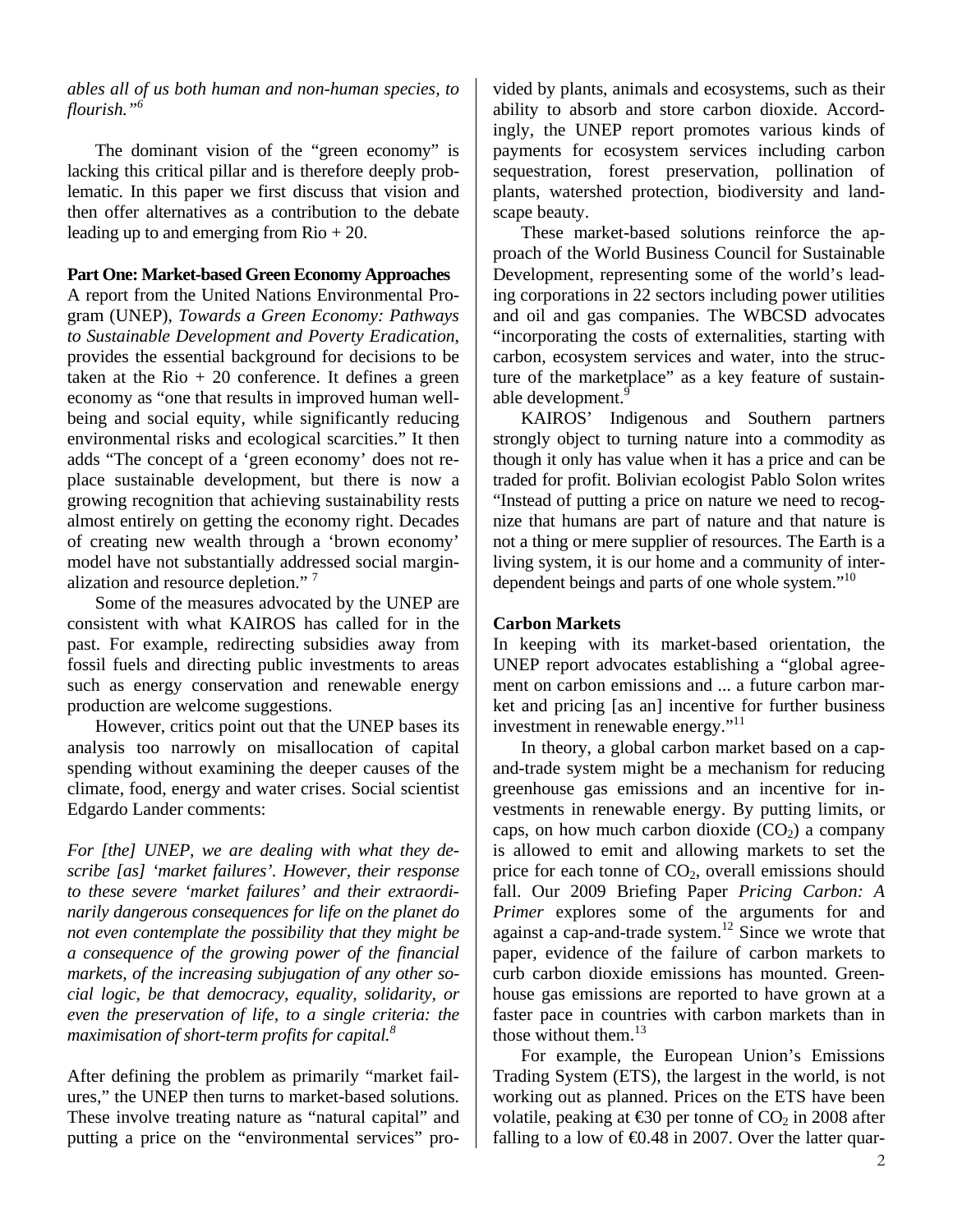ter of 2011 and the first quarter of 2012, prices for  $CO<sub>2</sub>$  emission certificates fell by half to just above  $\bigoplus$ per tonne. At such low prices it becomes cheaper for utilities to generate power from coal and pay for emission rights rather than invest in emission reduction technology or renewable energy production. *Der Spiegel* journalist Alexander Jung reports that, paradoxically, German government investments in renewable energy have suppressed the demand for emission certificates and thus their price making coal, "a notorious danger to the climate ... more competitive. In other words, emissions trading isn't stopping climate change, but actually speeding it up."<sup>[14](#page-7-13)</sup>

 Similarly, the World Bank has chronicled a steep decline in carbon offset markets under the Kyoto Protocol's Clean Development Mechanism. The CDM allows Northern industries to purchase carbon credits from projects in the South deemed to reduce greenhouse gases in lieu of reducing their own emissions. A 2011 World Bank report acknowledges that "carbon offset markets – and carbon markets as a whole – now face major challenges. The value of transactions in the primary CDM market declined sharply in 2009 and further in 2010, amid chronic uncertainties about future mitigation targets and market mechanisms after 2012. A number of other factors are further constraining the potential of carbon finance, including market fragmentation in the absence of a global agreement, transaction costs associated with complex mechanisms, low capacity in many countries, lack of upfront finance, weaknesses in the current 'project by project' approach and non-inclusion of some sectors with significant abatement potential (e.g., agriculture). $15$ 

 Despite this collapse the World Bank is still counting on a revival of carbon markets to provide around US\$100 billion a year in financial flows from developed to developing countries. The Bank is encouraging developed countries to increase the portion of their emission reductions achieved through the purchase of offsets from the South rather than lowering emissions within their borders.<sup>16</sup>

 While the UNEP report ignores the role that financial speculation played in creating the food, fuel and financial crises, its preferred solution could actually lead to a deeper financial crisis. As we noted in our Briefing Paper on *Pricing Carbon*: "There is ... serious potential for carbon markets to become an outof-control, multi-trillion-dollar speculative bubble, similar to the subprime mortgage bubble that brought on the 2008 financial crisis. Carbon trading ... is projected to rival the financial derivatives market, currently the world's largest, within a decade. The international market for carbon trading is forecast to be worth an extraordinary US\$3 trillion by 2020 if the US becomes a full participant."

# **REDD – Reducing Emissions from Deforestation and Forest Degradation**

Both the UNEP report and the draft declaration for world leaders to sign at the  $R$ io + 20 conference, entitled *The Future We Want,* support the REDD initiative that has been hotly debated at UN climate change conferences. In our 2010 Briefing Paper *Decisive Action Vital at Cancún Climate Talks,* we provided a critique of the Reducing Emissions from Deforestation and forest Degradation plan that would put a price on the carbon stored in trees and allow Northern countries to claim credits by paying for deforestation avoided in the South.<sup>17</sup>

 Since we wrote that paper new evidence has emerged concerning how forestry offset projects have violated the rights of many Indigenous peoples to Free, Prior and Informed Consent (FPIC) as required under the UN Declaration on the Rights of Indigenous Peoples. An Open Letter of Concern to the International Donor Community about the Diversion of Existing Forest Conservation and Development Funding to REDD, initiated by The No REDD Platform, cites three examples of the denial of Indigenous rights:

- In Ecuador, the government continues to develop a REDD+ program despite the fact that the most representative organization of Indigenous Peoples, the Confederation of Indigenous Nationalities of Ecuador (CONAIE), has explicitly rejected REDD+ policies in the country.
- As Kenya's Mau Forest is made "ready" for a UNEP-funded REDD+ project, members of the Ogiek People continue to suffer evictions, and Ogiek activists are attacked for protesting land grabs.
- In Indonesia, the Mantir Adat (traditional authorities) of Kadamangan Mantangai district of Kapuas in the province of Central Kalimantan, "reject REDD projects because it is a threat to the rights and the livelihoods of the Dayak community in the REDD project area," and have called for the cancellation of a project that has "violated our rights and threatened the basis of survival for the Dayak community.["18](#page-7-17)

A new film, *The Carbon Rush*, documents cases of peoples displaced from their lands by carbon sequestration projects in Brazil, India, Panama and Honduras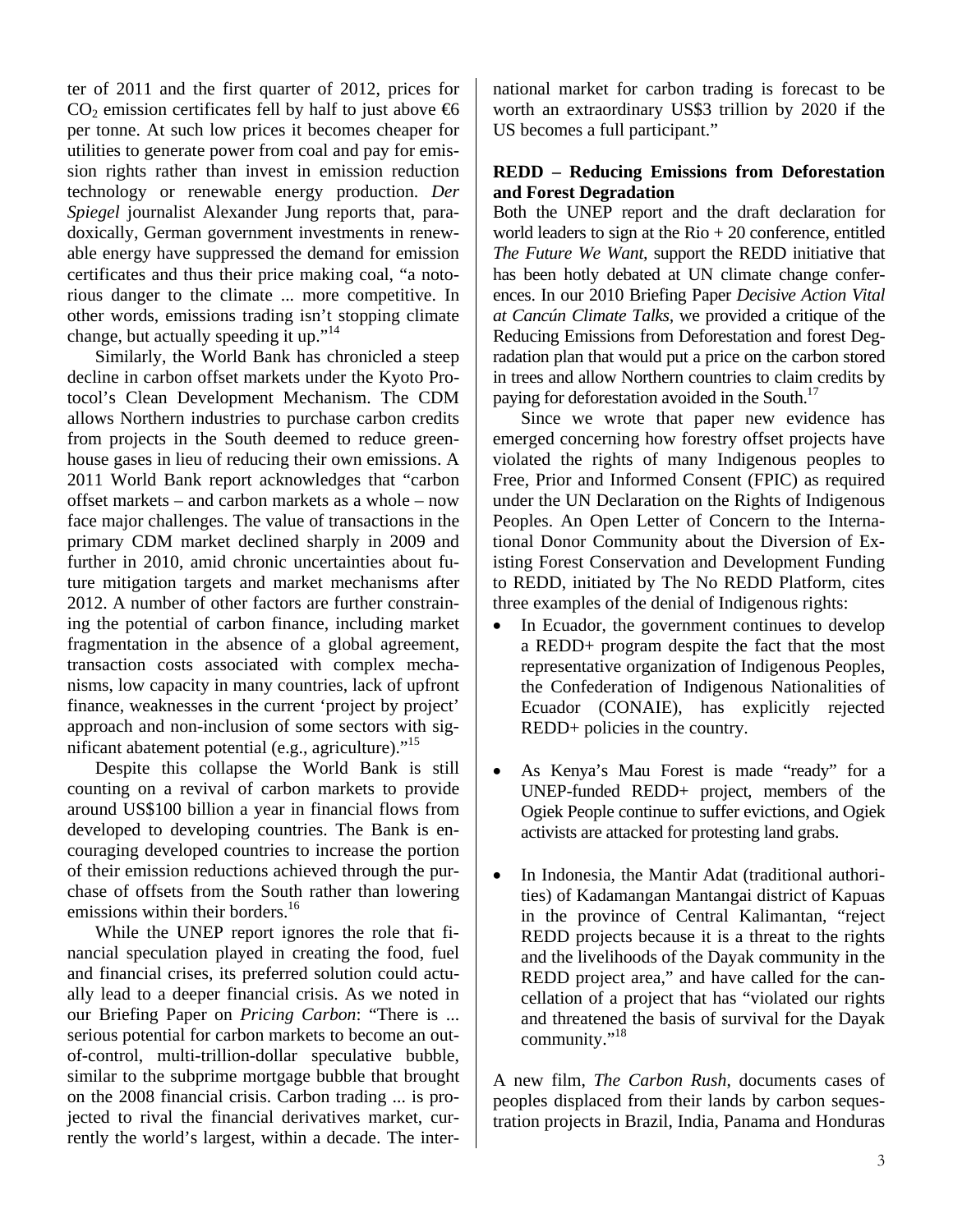where several *campesinos* (peasant farmers) were killed while trying to defend their lands.<sup>19</sup> In Uganda an estimated 22,000 people have been evicted from their traditional lands at gunpoint to make way for a tree plantation owned by a British firm intent on earning carbon credits.[20](#page-7-19) The *Global Alliance of Indigenous Peoples and Local Communities against REDD and for Life* calls REDD a threat "to the survival of Indigenous and forest-dependent communities [that] could result in the biggest land grab of all time."<sup>[21](#page-7-20)</sup>

### **Green Growth**

The UNEP report embodies a contradictory attitude with respect to measuring progress in terms of increases in Gross Domestic Product. On the one hand it criticizes "conventional economic indicators, such as GDP, [for providing] a distorted lens for economic performance particularly since such measures fail to reflect the extent to which production and consumption activities may be drawing down natural capital. ... depleting natural resources, or degrading the ability of ecosystems to deliver economic benefits."<sup>22</sup> It then calls for an alternative System of Environmental and Economic Accounting that would evaluate stocks of natural capital in monetary terms and incorporate those values into national accounts.

 Then on the next page it says its first key finding is that "greening not only generates increases in wealth, in particular a gain in ecological commons or natural capital, but also (over a period of six years) produces a higher rate of GDP growth – a classical measure of economic performance."<sup>23</sup>

 Civil society critics of the UNEP's approach reject the incorporation of monetary values for nature's abundance. Rather they assert that water, air, biodiversity and carbon sequestration capacity should not be assigned a monetary value. They also reject the use of GDP as an indicator of wellbeing since "the blind pursuit of GDP growth underlies many of our current environmental and social crises, including climate change." $^{24}$ 

# **Conclusion to Part One**

A fundamental critique of the UNEP approach is that it does not break away from the neoliberal paradigm emphasizing private investment, free trade and market-based solutions. It does not address the structural causes of poverty, inequality or ecological degradation. On the contrary it would subjugate nature to the same system of financial speculation that brought on the global economic crisis. While it favours public policies to induce private investment in renewable energy, these policies are subordinated to the conditions of free trade agreements.

 As Edgardo Lander asserts, "it would not ... be acceptable to stimulate the development of investments and innovations in green technologies and products if those generate advantages for national producers that could be interpreted as protectionism."[25](#page-7-24) Hence policies like that of the government of Ontario requiring renewable power producers benefitting from feed-in tariffs to purchase 25% the components for wind turbines and 50% of solar projects from provincial suppliers would not be permitted.

## **Part Two: Our Green Economy**

KAIROS' vision of a genuine green economy differs from and goes much deeper than that outlined by the UNEP report in several respects. We recognize that poverty, inequality and ecological unsustainability have deeper roots than simply market failures. They have structural causes reflecting power imbalances. Bolivia's submission to a UNEP forum preparing for  $R$ io + 20 identifies several of these structural causes: concentration of wealth in a few countries and in small privileged social groups; mass production of disposable products that use up natural resources unsustainably; concentration of capital in financial speculation; states with weak regulatory systems when dealing with powerful transnational corporations.  $2<sup>6</sup>$ While transnational corporations enjoy investor rights enforced through mechanisms such as free trade agreements, United Nations declarations on human rights are largely unenforced.

 As noted in Part One, there are some noteworthy elements in the UNEP report's version of a green economy. For instance, subsidies for fossil fuels should be removed. But reallocating subsidies, providing tax incentives and price support measures to promote private investment in conservation and renewable energy technologies are not sufficient measures for creating a just and sustainable economy.

 The UNEP report states that "the bulk of the investments required for the green transformation will come from the private sector," while the role of public policy is largely confined to "overcoming distortions introduced by perverse subsidies and externalized costs.["27](#page-7-26) However, simply reallocating subsidies will not be enough. The International Energy Agency reports that even if annual subsidies for renewable electricity generation were to increase five-fold to US\$180 billion a year, the share of electrical power from renewable sources, other than hydro, would rise from 3% in 2009 to only 15% in 2035. This would largely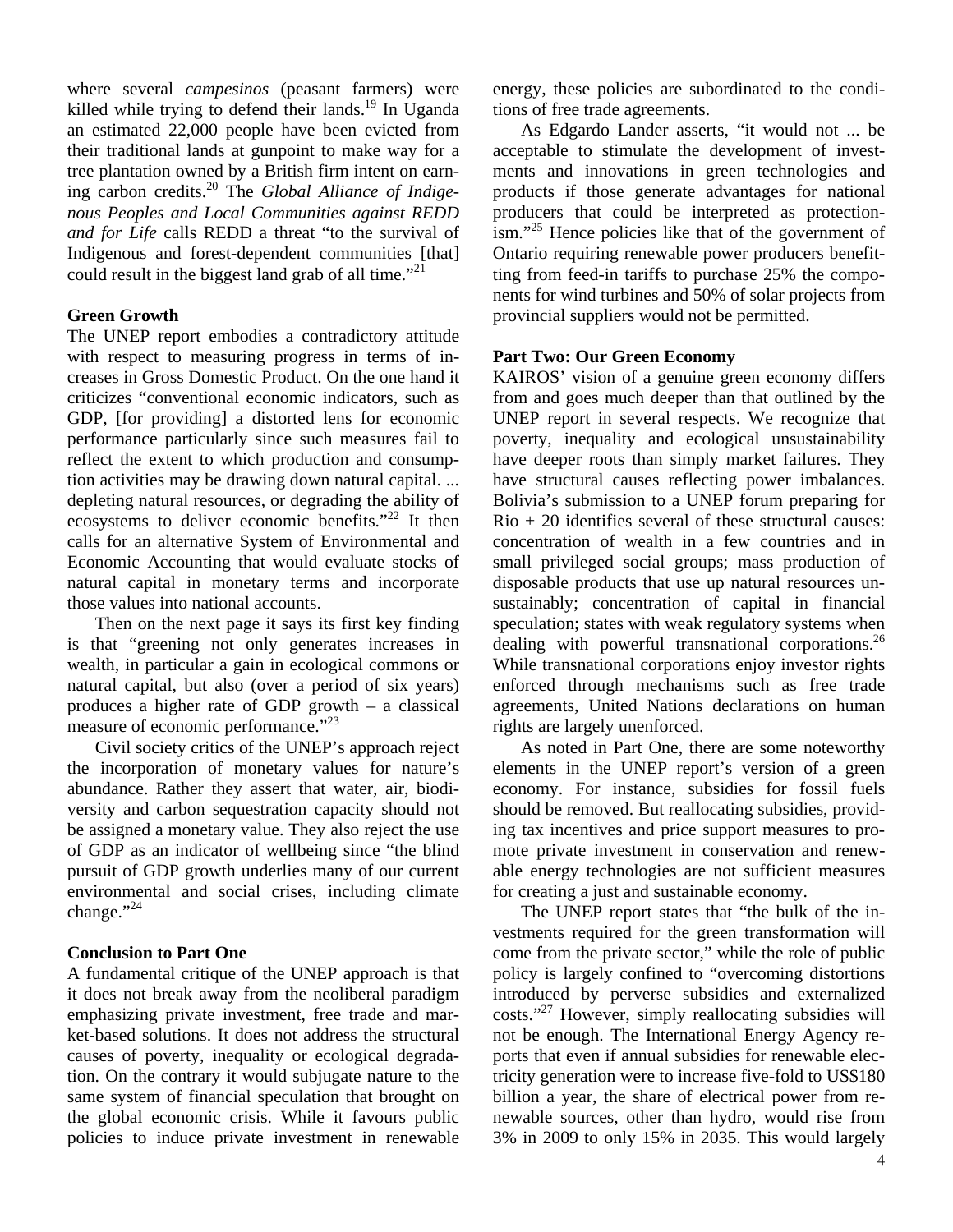be offset by a projected 125% increase in world coal use by  $2035$ . <sup>28</sup> More vigorous policy measures are needed to achieve a decline in coal use prior to 2020 if we are to have any hope of containing climate change. More direct measures such as the prohibition of new coal-fired power plants are needed.

 While private investors are taking advantage of government incentives, such as Ontario's feed-in-tariffs, to provide more electricity from wind turbines and solar panels, in Canada renewable power from wind, solar, biomass and geothermal sources is only expected to reach 12% of total electricity supply by  $2035.^{29}$  With current market incentives renewable power supplies will not grow fast enough to significantly "green" our electrical systems over the next 23 years.

 Promising but underutilized technologies will need more direct public investments. For example, a 2011 report from the Geological Survey of Canada found that that the potential for "in-place geothermal power exceeds one million times Canada's current electrical consumption."[30](#page-7-29) The report cautions that "only a fraction of this can likely be produced," but just how much is unknown since data on Canada's geothermal potential only exists for 40% of our land mass. Hence public investment is needed in further surveys and to develop enhanced geothermal power systems and wave and tidal power technologies that are not being undertaken by the private sector. The potential for these and other under-used renewable power generation technologies is discussed in greater depth in our new study *A Sustainable Energy Economy is Possible*. [31](#page-7-30)

 Putting a monetary value on watersheds, forests or biodiversity is a step towards turning them into private property to be sold only to those who can afford them. The privatization of water services in such places as Cochabamba, Bolivia had devastating results, effectively denying impoverished people access to clean water. Fortunately, Cochabamba's citizens' organized resistance reversed that ill-advised experiment.

 In our vision of a green economy, public provision of essential services including water, sanitation and mass transit is necessary to ensure equitable access for all. This does not, however, mean that every service must be administered by a centralized state. Other models including locally owned cooperatives can provide public services with decision-making and control in the hands of local communities.

### **Financing a Green Economy**

The UNEP report assumes that since the "financial services and investment sectors control trillions of

dollars, [they will then] provide the bulk of financing for a green economy." $32^{\circ}$ This perspective ignores potential sources of public revenues such as carbon taxes and Financial Transaction Taxes or reduced military expenditures.

 Carbon taxes are a viable alternative to raising money through carbon markets or the privatization of forests under the REDD initiative. Proposals for a global carbon tax on CO**2** emissions envision a tax initially set at a low rate that would rise over time to reflect the increasing damages from climate change. It is estimated that revenues from such a tax could be between US\$318 billion and US\$980 billion by 2015 and US\$527-\$1,763 billion by 2030.<sup>33</sup>

 The Alternative Federal Budget (AFB) compiled by the Canadian Centre for Policy Alternatives estimates that a national carbon tax at a rate of \$30 per tonne of carbon dioxide would raise approximately \$10 billion a year by taxing greenhouse gas emissions from transportation, heating and other small sources. It would generate another \$7.5 billion annually if also applied to approximately 500 large industrial facilities.<sup>34</sup>

 Moreover the Alternative Federal Budget proposes that a green tax refund of \$300 per person at an approximate cost of \$7.5 billion annually that would be phased out for families with incomes above \$100,000. Other revenues from a carbon tax would be invested in conservation and renewable energy programs.

 As discussed in our Briefing Paper, *An Idea Whose Time Has Come: Adopt a Financial Transaction Tax,* an FTT could both address one of the structural causes of inequality by curbing the power of finance capital and raise substantial revenue for investing in a green economy[.35](#page-7-34) Bolivia's proposal for the Rio+20 conference advocates creating a Sustainable Development Fund to "generate, new, stable and additional resources for developing countries.["36](#page-7-35) According to data from the UN Economic Commission for Latin America, a tax of 0.05% on financial transactions applied on a global level has the potential to capture US\$661 billion per year in revenue. $37$ 

 World military spending in 2010 reached US\$1,630 billion. While national governments could redirect a substantial amount of this spending to green initiatives, another proposal is to apply a 10% tax to the international arms trade in order to raise about US\$5billion a year to finance green investments.

### **New Indicators of Wellbeing**

As discussed in Part One, the UNEP report acknowledges that Gross Domestic Product is a misleading measure of progress. However, its suggested alterna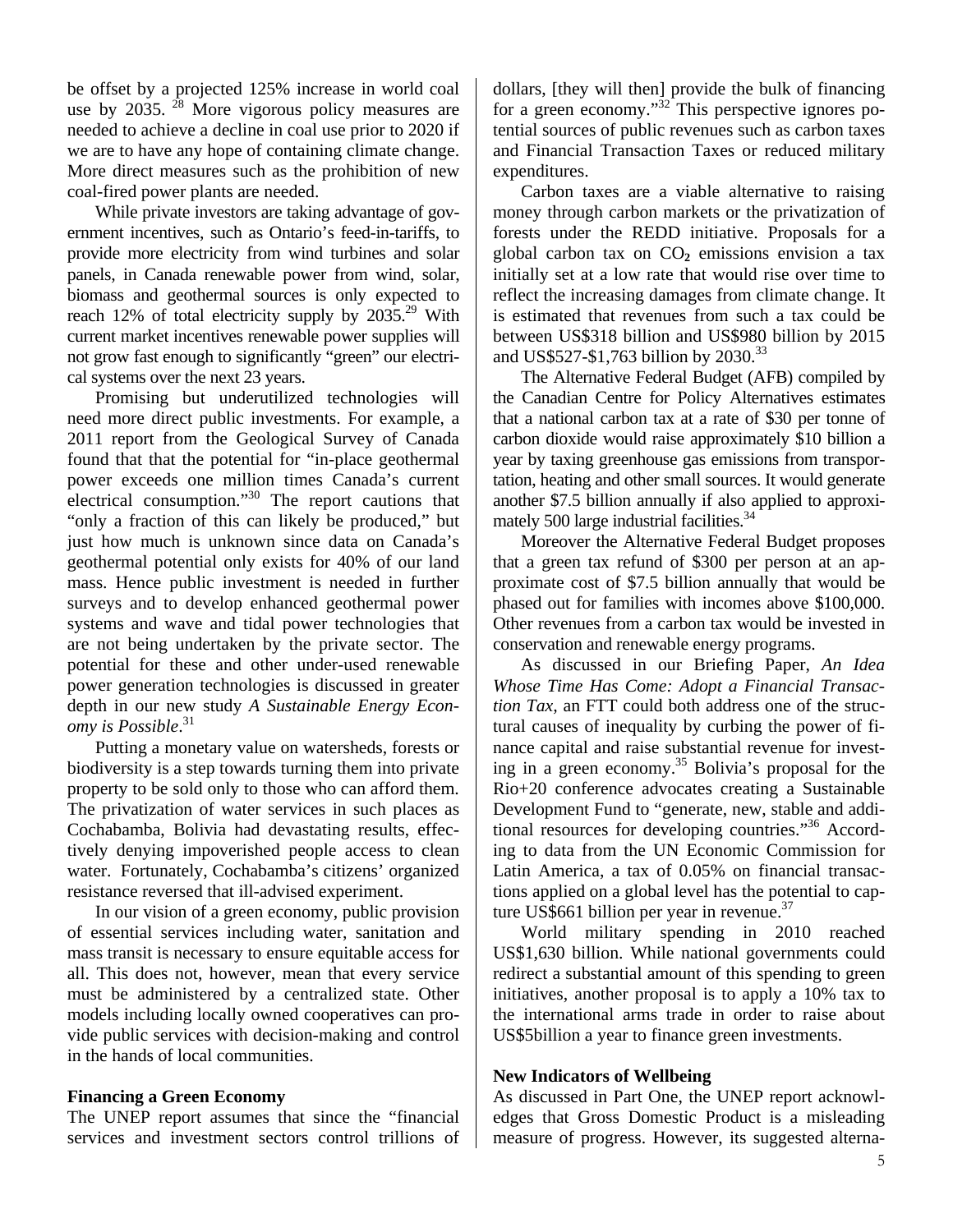tive, the System of Environmental and Economic Accounting, is also problematic in that it would evaluate stocks of natural capital in monetary terms. Fortunately, a number of other alternative indicators are available such as the Index of Sustainable Economic Welfare, first pioneered by Herman Daly and John Cobb. Their insights were incorporated into the Genuine Progress Indicator which counts life-enhancing activities as productive while life-destroying activities are deducted as costs. By contrast the GDP either ignores negative ecological costs or counts them as "goods" as occurred when the Exxon Valdez oil tanker disaster resulted in a spike in Alaska's GDP.

despite economic growth as measured by GDP. Other alternative indicators such as the UNDP's Human Development Index and the Gender-related Development Index give a better assessment of global disparities and especially their consequences for women.<sup>38</sup> Social Watch has developed a new Basic Capabilities Index (BCI) that "combines infant mortality rates, the number of births attended by trained personnel and enrolment rates in prima[ry](#page-7-38)  school." $39$  The BCI for 2011 shows how health, nutrition and education indicators have not kept pace with rising incomes, resulting in more inequality

 While no one of these alternate indicators is adequate for every purpose, their judicious use gives a much clearer picture of progress towards a just and sustainable society.

# **Reassert Principles of 1992 Rio Declaration on Environment and Development**

One positive outcome from the Rio+20 conference would be to reassert and make a commitment to implement some of the key principles enunciated in the 1992 *Rio Declaration on Environment and Development* but too often ignored in practice.

 A good place to start is with the **polluter pays** principle which states that "the polluter should bear the costs of pollution." While this principle has been recognized in international law since the 1970s, it is not applied to such things as greenhouse gas emissions. A direct application would be to tax industries for each tonne of  $CO<sub>2</sub>$  or other greenhouse gases they emit.

 Another significant principle concerns the **common but differentiated responsibilities** of states. The Rio Declaration declares that "In view of different contributions to global environmental degradation, States have common but differentiated responsibilities. The developed countries acknowledge the responsibility that they bear in the international pursuit of sustainable development in view of the pressures their societies place on the global environment and of the technological and financial resources they command."

 Unfortunately this principle has not been respected within the UN Framework Convention on Climate Change where it is constantly cited by Southern countries but mostly ignored by the North. The 2011 Durban Conference of the Parties to the UNFCCC all but erased the principle from its program of action. Maria Theresa Lauron, a KAIROS partner from the Philippines, notes that the Durban Platform calls for "a single global treaty in which all countries take on more or less the same mitigation commitments irrespective of [their] level of development. First, it ends the two-track … process that would have led to a two-tiered system where the difference between developed and developing country mitigation actions was kept. Second, the text makes no reference to the principles of equity, historical responsibility, or common but differentiated responsibility."<sup>40</sup>

 A concrete application of the common but differentiated responsibilities principle would occur if Northern countries were to recognize the ecological debt they owe to the peoples of the global South. Northern countries are responsible for 75% of the carbon emissions that have occurred since the beginning of the industrial era. Some of these emissions remain in the atmosphere for over a hundred years causing climate change that is having its most devastating effects on peoples of the South who have much smaller carbon footprints.

 While reparations for this ecological debt could involve financial payments, KAIROS' Southern partners insist that first and foremost restitution must take the form of reducing greenhouse gas emissions in the North.

 The **precautionary principle**, as stated in the Rio Declaration, means that "lack of full scientific certainty shall not be used as a reason for postponing costeffective measures to prevent environmental degradation." This principle applies not only to outright climate change deniers but also to the sceptics who nowadays accept that humans may induce climate change but question its damages. An extension of this principle would also preclude adoption of geoengineering measures to fight climate change. The risks to people and ecosystems from such things as "blasting sulphate particles into the stratosphere to reflect the sun's rays [or] seeding the oceans with iron particles to nurture  $CO<sub>2</sub>$ absorbing plankton" are not fully known.<sup>41</sup>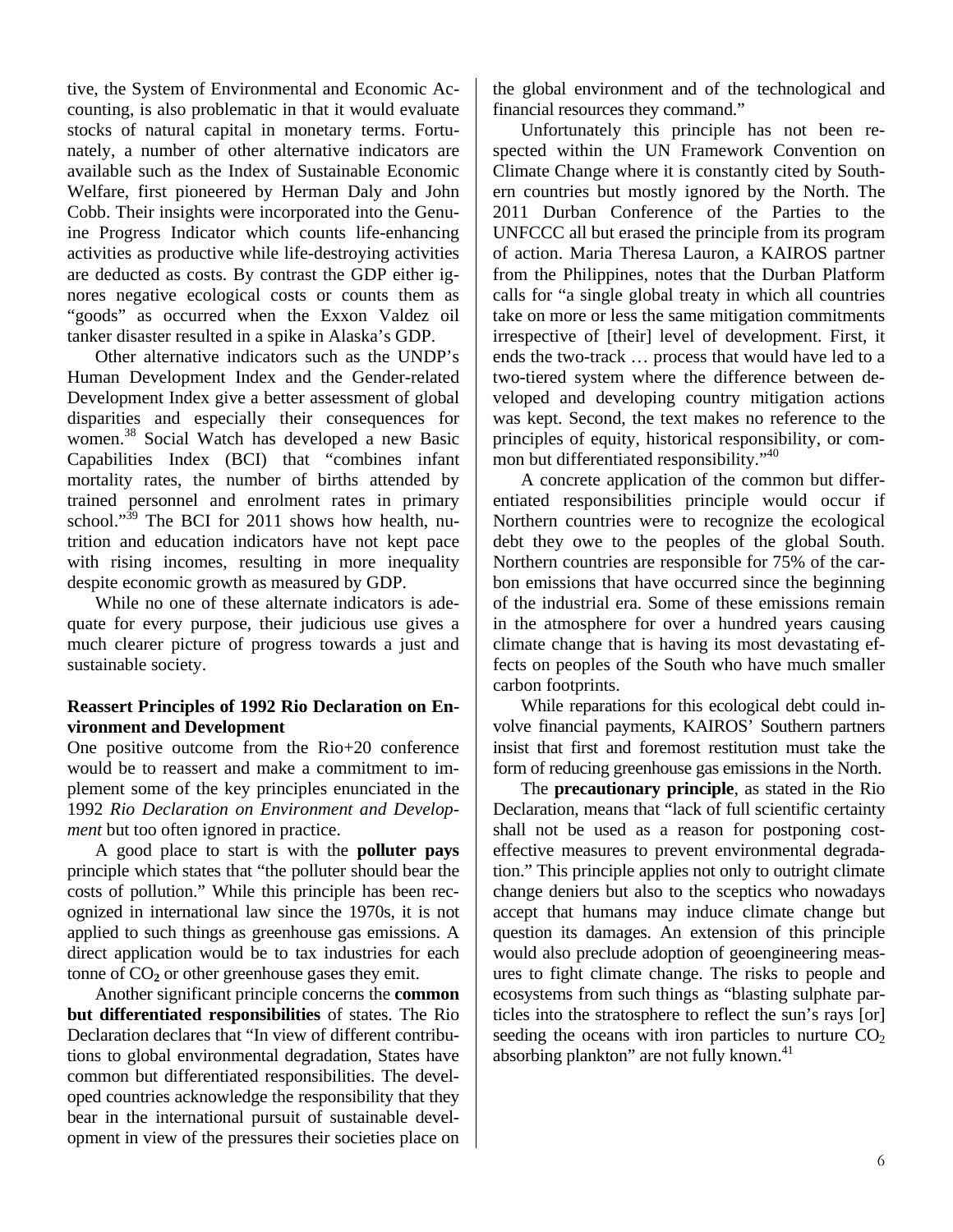#### **Conclusion**

The Rio  $+20$  conference offers an opportunity to evaluate what has occurred since the 1992 Earth Summit. A holistic view of the barriers to a genuine green economy must take into account the larger structural issues, including the power imbalances in financial markets dominated by the 1% located symbolically on Wall Street. In the words of Social Watch coordinator Roberto Bissio, "the 99% of the world's 7 billion men and women, girls and boys ... [who] were promised sustainability two decades ago ... have found instead their hopes and aspirations ... melted into betting chips of a global financial casino beyond their control."[42](#page-7-41) 

 Building a genuine green economy involves structural changes that would disempower the financial elite while empowering democratic institutions accessible to the 99%. The FTT discussed above is but one measure that would take us in that direction. Preventing carbon markets from becoming an out of control, trillion dollar financial bubble is another necessity.

 While the global financial casino can only prosper through continued growth, proponents of a genuine green economy question the viability of such rapid growth. As popular educator Mark Hathaway and theologian Leonardo Boff explain: "Through the magic of debt and more sophisticated financial manipulations, money can grow – often at exponential rates. … [But] the money accumulating is not real wealth at all."<sup>43</sup> Real wealth cannot grow fast enough to keep up with financial capital expanding at exponential rates. "At best natural wealth (like a forest or crops growing in a field) can grow at rates fixed by the inputs of sun, clean water, air and healthy soil."<sup>[44](#page-7-43)</sup>

 Hence, real sustainability implies, in the words of Brazilian economist Marcos Arruda, "limits to growth, reorganizing the economy based on sufficiency, wealth that is shared and not concentrated, and conditions conducive to '*buen vivir'*" (that is *living well* as expressed by Andean Indigenous peoples.)<sup>45</sup>

 The experiences of Indigenous peoples living in harmony with nature can serve as guides for the construction of a green economy. The authors of The No REDD Platform note there are examples of how Indigenous peoples have conserved forests in India, the Gambia, Nepal, Brazil and Rwanda without individual land titles or carbon trading payments. These experiences "demonstrate that recognizing community governance over forests and Indigenous Peoples' rights over their territories provide effective and ethically sound incentives for forest conservation and restoration."<sup>46</sup>

 One example of an application of ethical principles that both the Andean Indigenous organizations and the

Sisters of St. Joseph affirm is to demand that the principle of free, prior and informed consent must be respected when development projects affect Indigenous peoples.

 The Vision Statement for the Canadian Green Economy Network emphasizes that our efforts must be "in solidarity with like-minded movements around the world."[47](#page-7-46) Indeed solidarity is always a two-way street. Our efforts to build a genuine green economy are inspired by the example of Indigenous peoples in the global South who demonstrate that it is indeed possible to live in harmony with nature.

For more information, please contact John Dillon, Program Coordinator for Economic Justice, [jdillon@kairoscanada.org](mailto:jdillon@kairoscanada.org) 

*KAIROS: Canadian Ecumenical Justice Initiatives unites eleven churches and religious institutions in work for social justice in Canada and around the globe.*

#### **Endnotes**

-

<sup>1</sup> Peter A. Victor. *Managing without Growth: Slower by Design, Not Disaster*. Northampton: Edward Elgar. 2008. Page 19.

<sup>2</sup> Cited in Ibid. Page 19.

3 Excerpted from *Vision Statement – Green Economy Network* at <http://www.greeneconomynet.ca/>

<sup>5</sup> Global Justice and Peace team of the Congregations of St. Joseph. Rio + 20 Statement by Congregations of St. Joseph. London, Ontario: March 2012.

7 United Nations Environment Programme, UNEP, 2011, *Towards a Green Economy: Pathways to Sustainable Development and Poverty Eradication* - A Synthesis for Policy Makers, Page 2. at

[http://www.unep.org/greeneconomy/Portals/88/documents/ge](http://www.unep.org/greeneconomy/Portals/88/documents/ger/GER_synthesis_en.pdf) [r/GER\\_synthesis\\_en.pdf](http://www.unep.org/greeneconomy/Portals/88/documents/ger/GER_synthesis_en.pdf)

<sup>8</sup> Edgardo Lander. The Green Economy: The Wolf in Sheep's Clothing. Amsterdam: Transnational Institute. December 2011. Page 6.

9 See World Business Council for Sustainable Development. *Vision 2050*. at <http://www.wbcsd.org/vision2050.aspx>

<sup>4</sup> Contributions of Andean Indigenous Organizations on the Zero Draft "The Future We Want". Joint document of five Andean Indigenous organizations: Consejo Nacional de Ayllus y Markas del Qullasuyu (CAONAMAQ, Bolivia), Confederación de Pueblos de la Nacionalidad Kichwa del Ecuador (ECUARUNARI), Organización Nacional Indígena de Colombia (ONIC) y Confederación Nacional de Comunidades del Perú Afectadas por la Minería (CONACAMI), articuladas en la Coordinadora Andina de Organizaciones Indígenas (CAOI). Lima, March 15, 2012.

 $<sup>6</sup>$  Ibid.</sup>